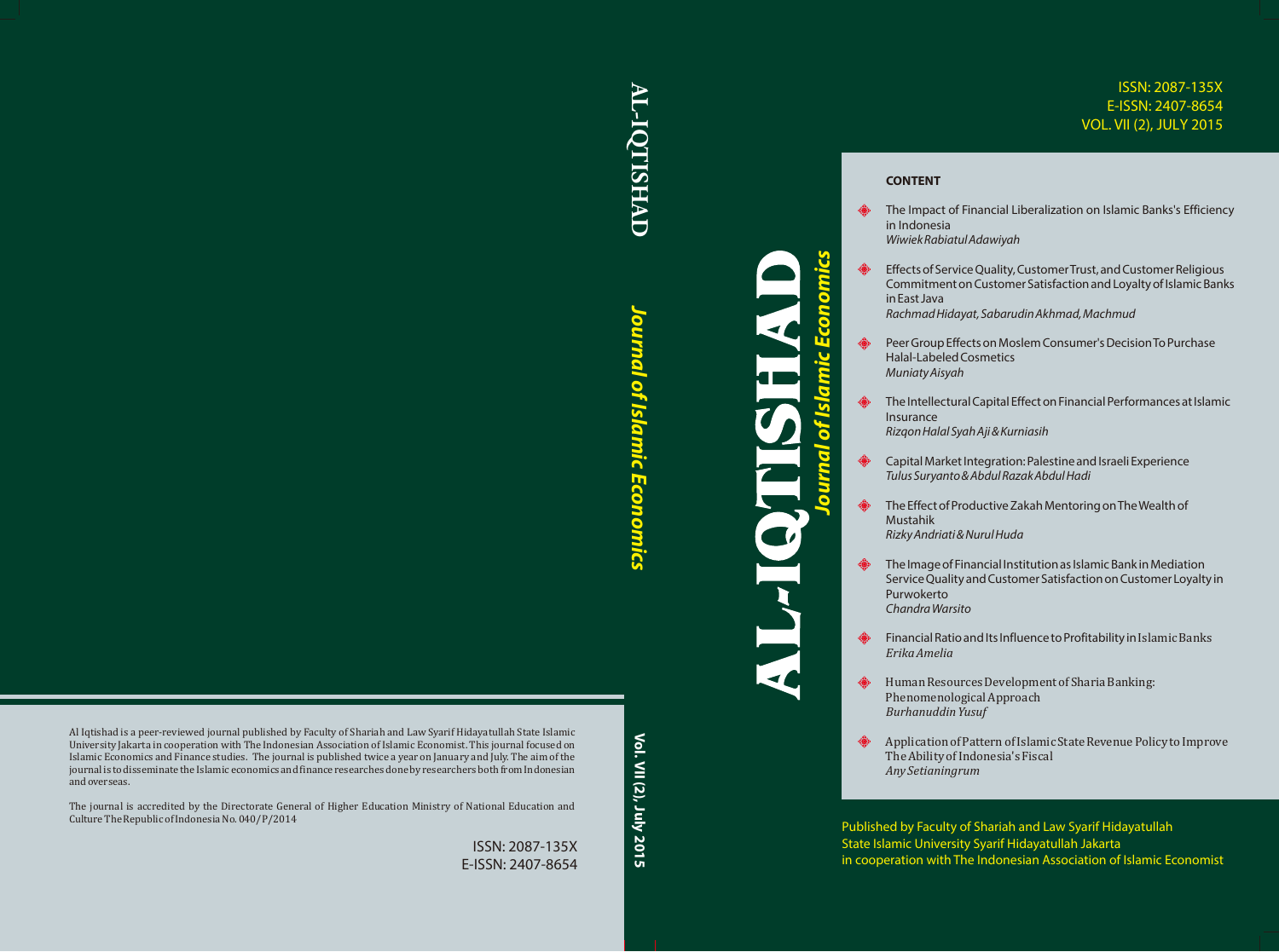

# **Volume VII (2), July 2015**

The Journal is published by Faculty of Shariah and Law Syarif Hidayatullah State Islamic University Jakarta in coorporation with The Indonesian Association of Islamic Economist. This journal focused on Islamic Economics and Finance studies. The Journal is published twice a year on January and July.

### **Editor in Chief**

M. Nur Rianto Al Arif

### **Vice Editor** Maman Rahman Hakim Sofyan Rizal A. Chairul Hadi

# **Languange Editor**

Ummi Kultsum

## **Layout and Typesetting**

Farhan Mustofa

### **Secretariat**

Ahmad Sumedi Fitriadi

### **Reviewer**

Amiur Nuruddin (IAIN Sumatera Utara) Djoni Hartono (Universitas Indonesia) Margareth Gfrerer (DAAD, Germany) Ahmad Mujahiddin (UIN Suska Riau) Ashraf MD Hasyim (ISRA, Malaysia)

Muhammad Amin Suma (UIN Syarif Hidayatullah Jakarta) Fathurrahman Djamil (UIN Syarif Hidayatullah Jakarta) Asep Saepudin Jahar (UIN Syarif Hidayatullah Jakarta) (Universitas Ibn Khaldun) Ahmad Hidayat Buang (Universiti Malaya Malaysia) Md. Sujimon (Kolej Pengajian Islam Johor Malaysia) Abdurrahman Haqqi (Universitas Islam Brunei) M. Hudaib (Adam Smith Business School, Glasgow Univ.UK)

### **Editorial Office**

Faculty of Shariah and Law Syarif Hidayatullah State Islamic University Jakarta Jl. Ir. H. Juanda 95, Ciputat, South Tangerang, Banten -15412-. Phone (+6221) 74711537, Fax. (+6221) 7491821 Website: www.journal.uinjkt.ac.id; Email: editor.iqtishad@yahoo.com